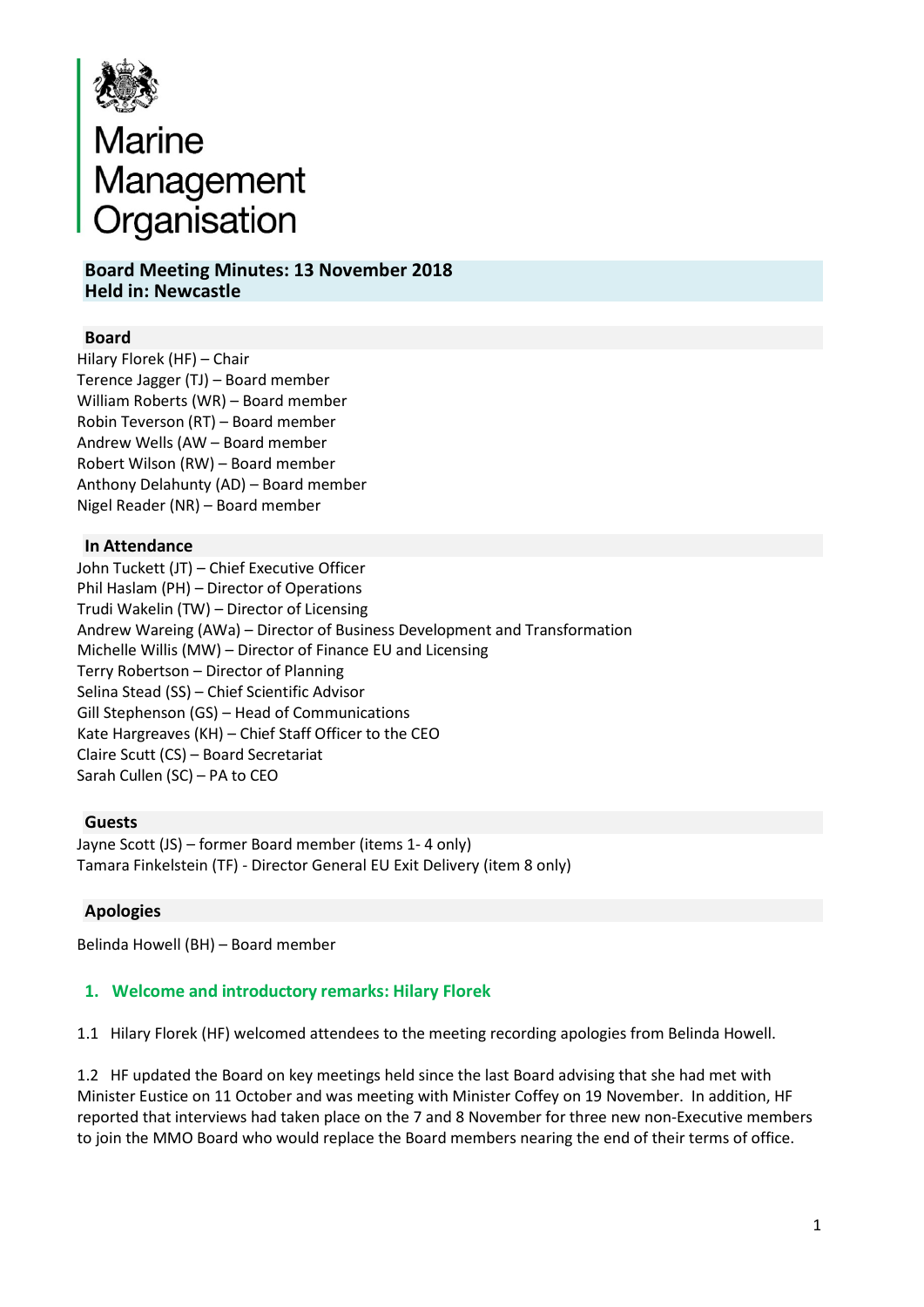1.3 HF took the opportunity to thank Jayne Scott (JS) for her enormous contribution to the MMO Board in a number of ways over the last 8+ years and invited Nigel Reader (NR) to say a few words in recognition of her service.

# **2. Declaration of Interests**

2.1 The Chair invited attendees to declare any new interests noting those previously declared. William Roberts (WR) advised that he had joined the Board of GMET Nuclear Limited. Anthony Delahunty (AD) updated that he had been appointed as an independent Board member of the Fish Producer Organisation.

2.2 NR confirmed that he had now left the Board of Natural Resources Wales (NRW) and his role as a Board member at Animal and Plant, Health Agency (APHA) had been extended.

# **3. Minutes of the 25 September Board meeting and actions update**

3.1 The Chair invited attendees to raise any points of accuracy in respect of the 25 September meeting minutes. Subject to some minor advised changes to text the minutes were confirmed as an accurate record of discussions.

# **4. Matters arising from the 11 June and 3 July Audit and Risk Assurance Committee (ARAC)**

4.1 WR introduced the matters arising from 11 October ARAC meeting and draft Minutes inviting any questions.

4.2 NR raised MMO's internal audit provision for 2019/20. JT confirmed that the current providers KPMG would continue to provide internal audit services until 2020.

4.3 WR updated that some of the papers produced for the ARAC had process maps which were not the same process maps used by QMS. Going forward, WR had requested the ARAC papers had a much greater alignment with the QMS, with the outputs of quality audits and control exceptions being summarised and reported to the Committee. Michelle Willis (MW) confirmed that this approach would be incorporated into ongoing work on Assurance Mapping.

4.4 Rob Wilson (RW) enquired as to whether the Disaster Recovery Review had included cyber-attack. Andrew Wareing (AWa) advised that this had been dealt with separately and results of penetration testing could be made available to the ARAC if required.

# **5. Mid-Year Review**

5.1 MW introduced a paper to invite the Board to consider the outcome of the financial mid-year review and to agree proposals for managing the financial position to 31 March 2019.

5.2 The Board discussed the financial position in detail with a focus on income.

5.3 MW went on to advise that there was currently an underspend on pay though despite challenges she was confident that the MMO would balance its budget.

5.4 NR commented on the complicated picture however expressed his confidence in the ability of the team and in MW as Finance Director. NR offered his personal expertise and although his term as a non-Executive was due to end in January 2019 he advised he would be willing to provide voluntary support.

# **6. Communicating with the Fishing Industry**

6.1 Gill Stephenson (GS) introduced the Board to a presentation regarding MMO Communication with the fishing industry. GS outlined the business objectives as well as the various communication channels used.